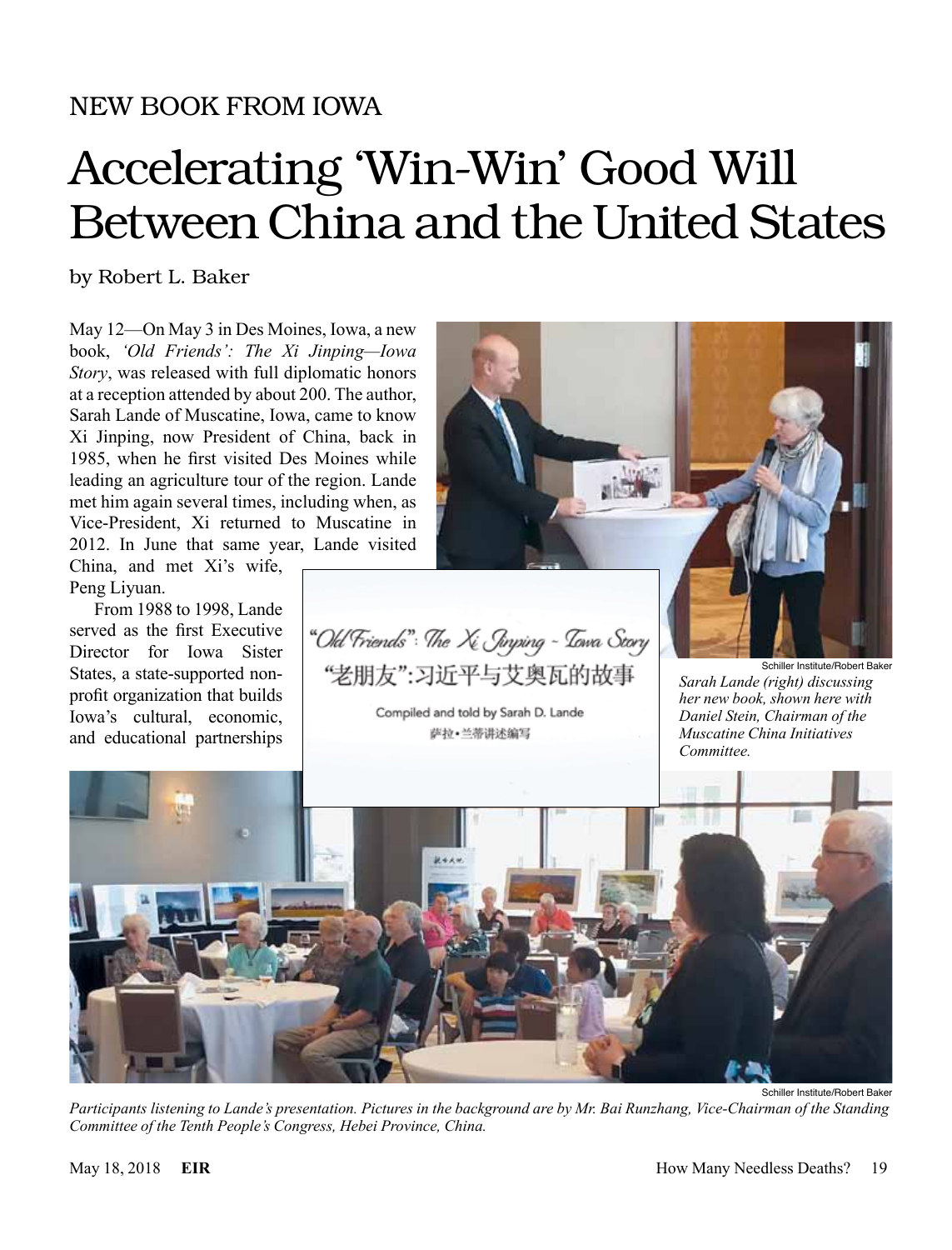

Schiller Institute/Robert Baker *Sarah Lande being interviewed at the Des Moines event by Wang Ping of the Xinhua News Agency.*

with the world, including Hebei Province in northern China, with which Iowa established a sister-state agreement in 1983. Members have pride in their state of Iowa and wish to share with the world their special bond of friendship with President of China Xi Jinping and how their friendship has grown. Sarah Lande was awarded the title of Honorary Friendship Ambassador in 2013 by the Chinese People's Association for Friendship with Foreign Countries. It is believed Lande's book will be published in China within this year.

The new book is bilingual (English and Chinese) and includes photographs personally selected by Xi specifically for the project. Lande said that she hopes the book's stories will "inspire U.S.-China relations and inspire citizen ambassadors of any age, long into the future."

The foreword to the book was written by the current United States Ambassador to China, Terry Branstad, former Governor of Iowa (1988-1999, and 2011-2017), who met and hosted Xi on his visit in 2012. Branstad writes about the "significance of citizen diplomacy" and how it is demonstrated by the "remarkable story of President Xi Jinping" and the exchanges with Iowa. Xi,



Schiller Institute/Robert Baker

*Former mayor of Muscatine, DeWayne Hopkins, and his wife Jill (left). From right, Albert Liu, who guided the language translations in Sarah Lande's book, Dan Stein, and Mr. Bai Runzhang, who was with Xi Jinping when he first came to Iowa in 1985.*



Schiller Institute/Robert Bake *Classical musicians playing Beethoven, as people gathered before Sarah Lande's book release at the historic World Food Prize Building in Des Moines, Iowa.*

himself, contributed these words: "Our memoir, 'The Xi Jinping— Iowa Story,' will share our special story of friendship with the world. And I say, today we celebrate with you.... So this is truly a memoir of the people, by the people, and for the people. It's a wonderful story showing Iowa's people-to-people friendship at its finest."

In addition to the author, speakers at the May 3 event could be grouped into Old Friends, Iowa Friends, and China Friends. Old Friends included Mr. Bai Runzhang, one of the fiveperson Chinese agricultural delegation led by Xi that visited Iowa in 1985, when Xi was an official in Hebei Province; Kenneth Quinn, former United States Ambassador to Cambodia and currently President of

the World Food Prize Foundation; and Dan Stein, Chair of the Muscatine China Initiatives Committee.

China Friends included Chinese Ambassador to the United States Cui Tiankai, who emphasized friendship, saying, "The Xi Jinping—Iowa story is a miniature of the past forty years of robust and all-round development of China—U.S. relation, which has served the interests of our two peoples." Also speaking were Mr. Xie Yuan, Vice President of Chinese Peoples Association for Friendship with Foreign Countries; and Mr. Hong Lei, Consul General of the Peoples Republic of China in Chicago.

Greetings from Iowa Friends began with remarks by United States Ambassador to China, Terry Branstad,